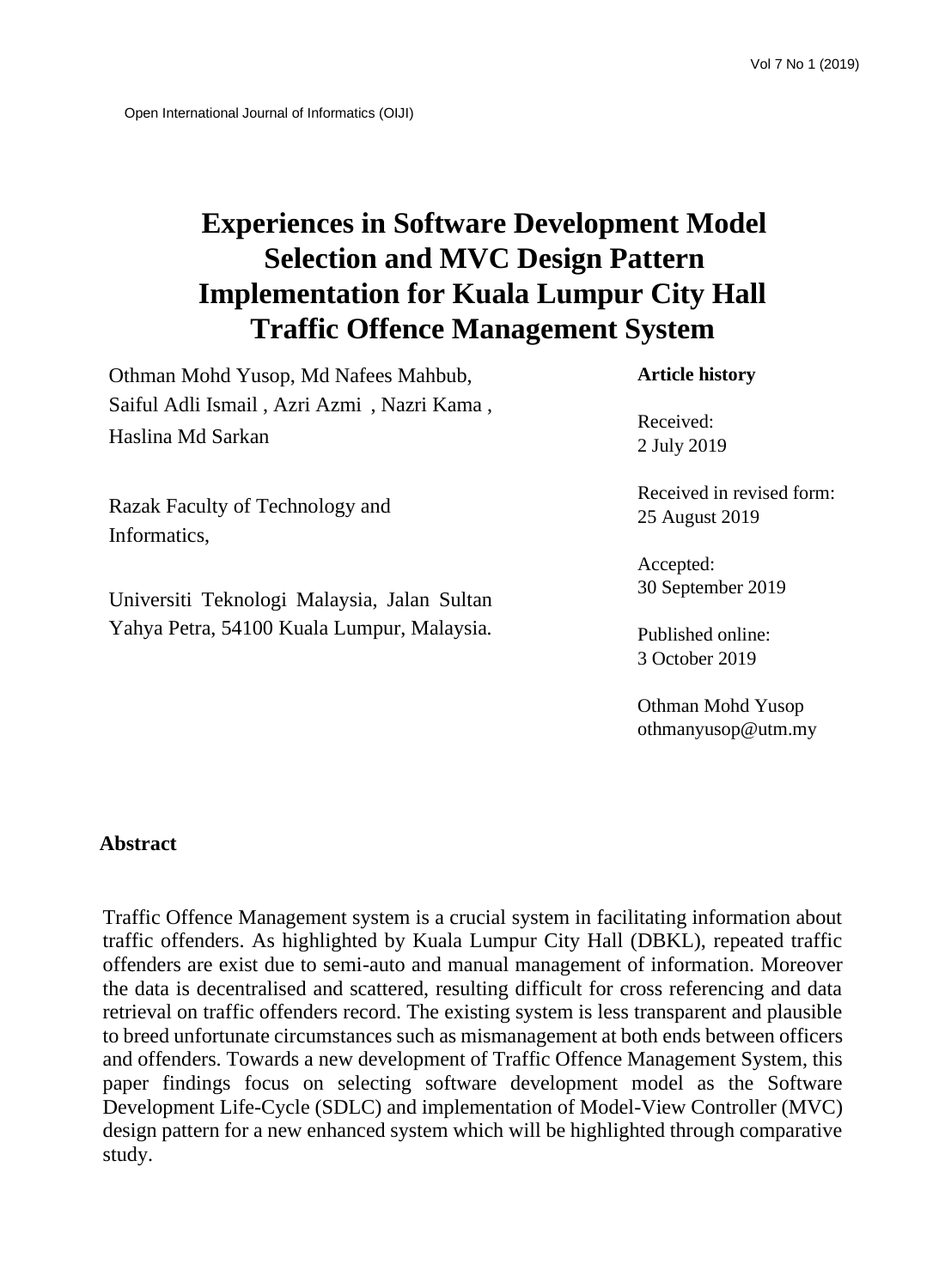i<br>S

*Keywords:* Software Development Lifecycle, Software Development Model, Model View Controller Pattern, Traffic Offence Management System.

## **1. Introduction**

Problems such as excessive time consumption in accessing decentralised records, repeated traffic offenders, mismanaged information and semi-auto in managing traffic offenders record are the weaknesses in the current DBKL Traffic Management system. These problems pose a challenge to surmount for the enforcers in maintaining laws and preventing traffic crimes. Decentralised and scattered data escalate the current issues further in retrieving and cross referencing traffic offender record. Existing semiautomated monitoring and traffic offence system has low deterrent mechanism application to restraint repeated traffic offenders, hence the traffic offenders are able to evade the higher penalty or compound as should be imposed on these errant drivers. Moreover, low transparency within the current system is plausible to breed some unlawful circumstances between the officers and offenders.

Developing a new enhanced system to combat the shortcomings of the current semiautomated traffic offence system seems crucial and inevitable. This study requires collaboration of multiple departments under KL City Hall to curb mismanagement and other weaknesses of the existing system. Several meetings with the authorities were conducted and some features were identified as mandatory to be implemented into the new enhanced system:

- i. Should be in a web-based system that allows admin to search notices at optimum level.
- ii. Should be able to create notices from several different departments. iii. Should be able to list down all notices based on their status. iv. Should be able to do audit trail through audit log files. v. Should be able to generate report.

Realising the above-mentioned requirements into a full-fledged software requires a proper study on existing software development model as the selected SDLC. A systematic software development model should deliver software products within a stipulated deadline and have acceptable quality [1]. Harshad S. M.(2017) states, the process works by lowering

<sup>\*</sup> Corresponding author. *E-mail address*: othmanyusop@utm.my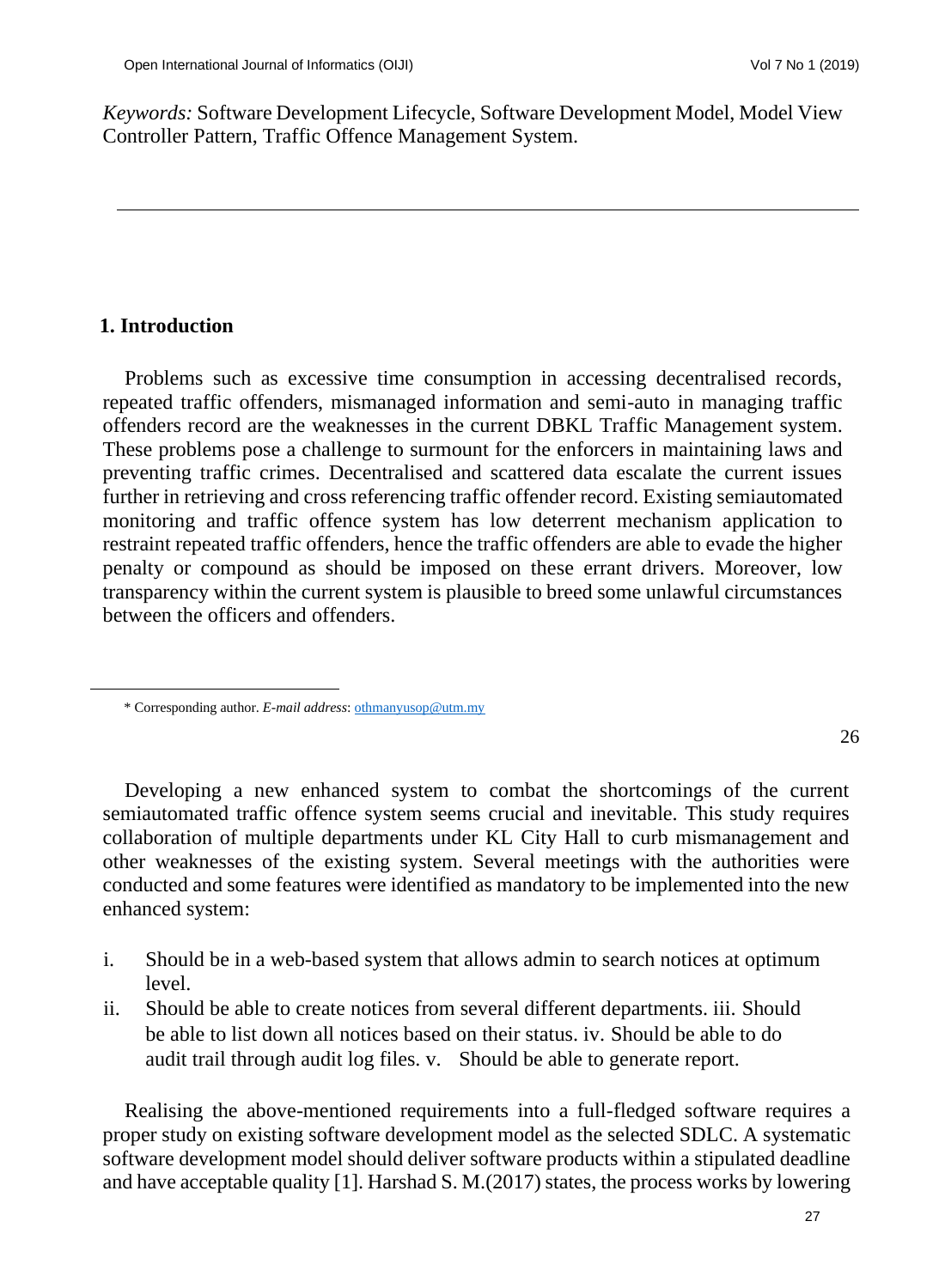the cost of development whereas at the same time improving quality and shortening production time through evaluating deficiencies exist in the current existing system.

In this paper, we will conduct a comparative study on several software development models and determine one of the models as the SDLC for the new development of an enhanced Traffic Offence Management system, elaborate the necessity of design pattern usage in implementation phase of the model.

#### **2. Background Study of Several Methodologies**

Sommerville I (2007) states the SDLC is a framework and comprises of phases. The process is initiated by a formal request from client to a developer team. The initial stage includes a comprehensive discussion between the client and developers on requirements or software needs and the workable software products. Kay (2002) elaborates on the development stages can be characterised and divided in different ways namely system initiation or planning, requirement analysis and specification, design, implementation, integration and testing, and maintenance and evidently most phases in software development process are either fully composed or partially consisted of these phases.

Many software development models are designed and used to improve their SDLC process. The models adhere to SDLC phases as a warrant for successful achievement in developing a software [4]. Numerous software development models have been created and claimed to be more efficient and better than other models [5]. Finding a software development model to resolve issues in current Traffic Offence Management system, requires the authors to conduct a comparative study in the existing software development models as explained in the next subsection.

#### **2.1 Waterfall Model**

Waterfall model consists of a sequence of software lifecycle phases and activities. Developing software based on this model will gradually evolve from one phase to another in downwards manner henceforth known as the waterfall model. Waterfall model phases are analysis, design, implementation, testing, and maintenance as shown in figure 1 below.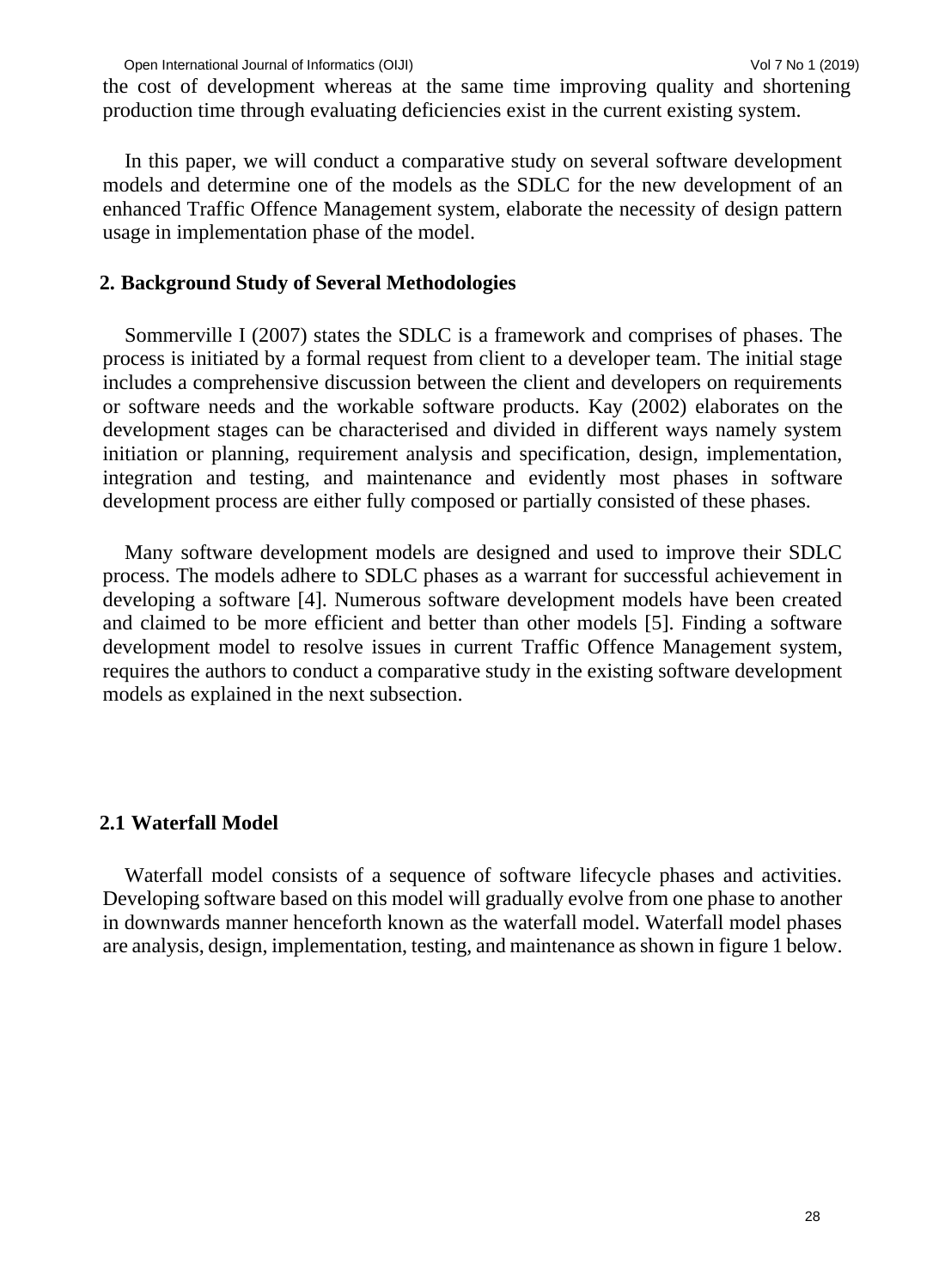

**Figure 1:** The Watefall Model of Software Development Life-Cycle [6]

All requirements are gathered during feasibility and requirement phases. These requirements are modelled using either structured or object oriented approach. The output from requirement phase will be the input to the design phase. Design model will be derived from the requirement model before the former is set as the input for the implementation phase. At this stage, the source codes have to conform to the design model. The developed source codes must be testing at several stages. These stages are unit testing, integration, system and user acceptance test. Once the software delivered, any amendment or requirement change, will be fallen under maintenance phase.

The model proceeds from one phase to another after the current phase is completed. However, there are different adapted waterfall models that might involve minor or major differences such as Modified Waterfall Model [7].

#### **2.2 Agile Methodology**

According to [8], there are distinguish dissimilarities among established software development models and Agile methodology. Agile emphasises people's influence in which both software developers and domain experts are playing significant roles during software development. Dated software development models i.e. [7][6] focus on domain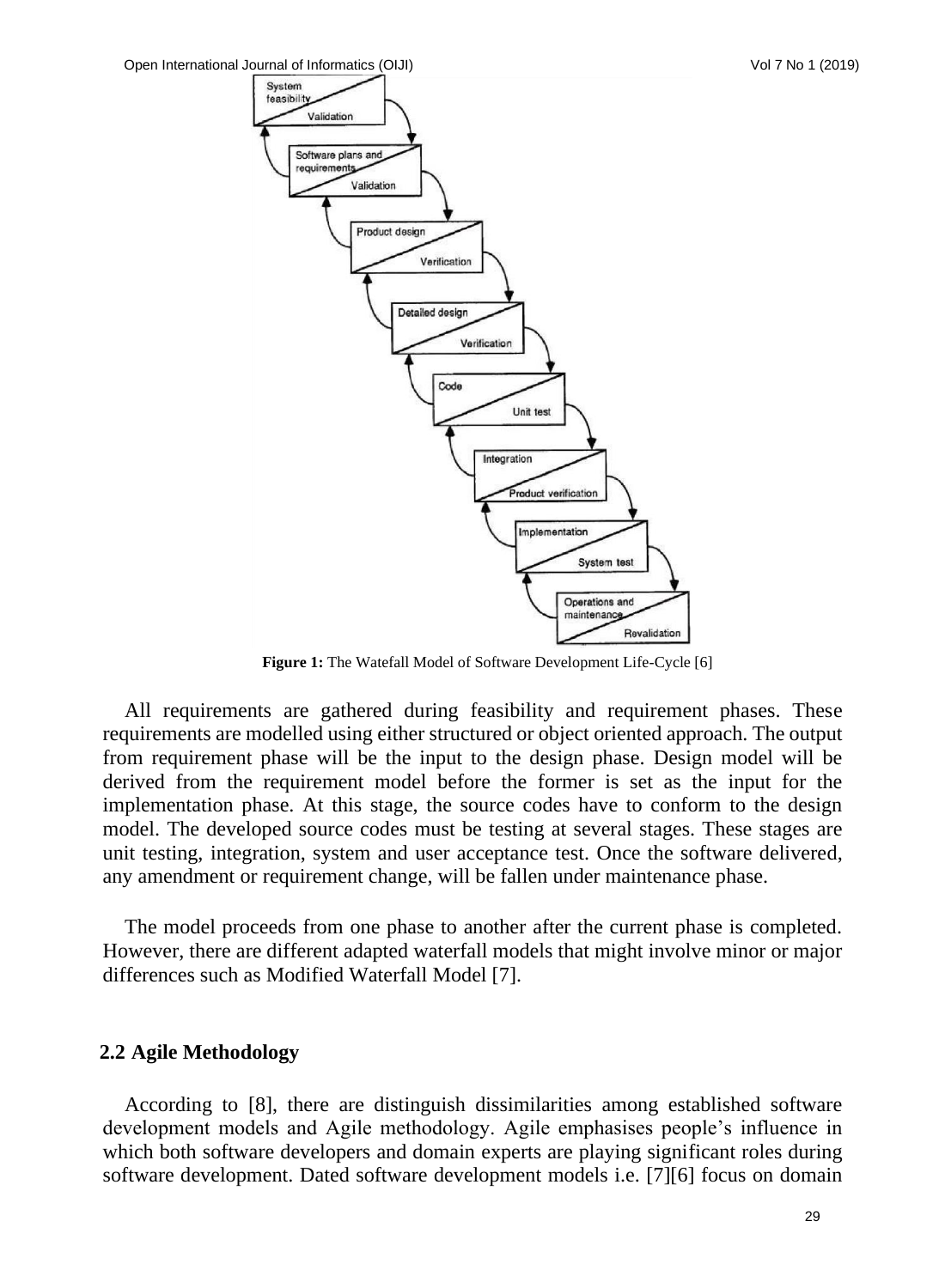expert contributions in descriptive form at earlier phases and missed out other software development activities [9]. In Agile method, the domain experts work in tandem with developers in small team throughout the entire software development to ensure the efficiency and effectiveness of the collaboration. Agile makes used of iteration process. Each iteration comprises of high risk requirements which are ratified by domain experts and the developers as shown in figure 2 below.



**Figure 2:** The Agile Methodology [8]

# **2.3 Spiral Model**

The spiral model is also known as the spiral life cycle model. The spiral model combines prototyping feature and waterfall model. Larger companies adopted this model for expensive and complicated projects [6]. Figure 3 below shows the illustration of the spiral model.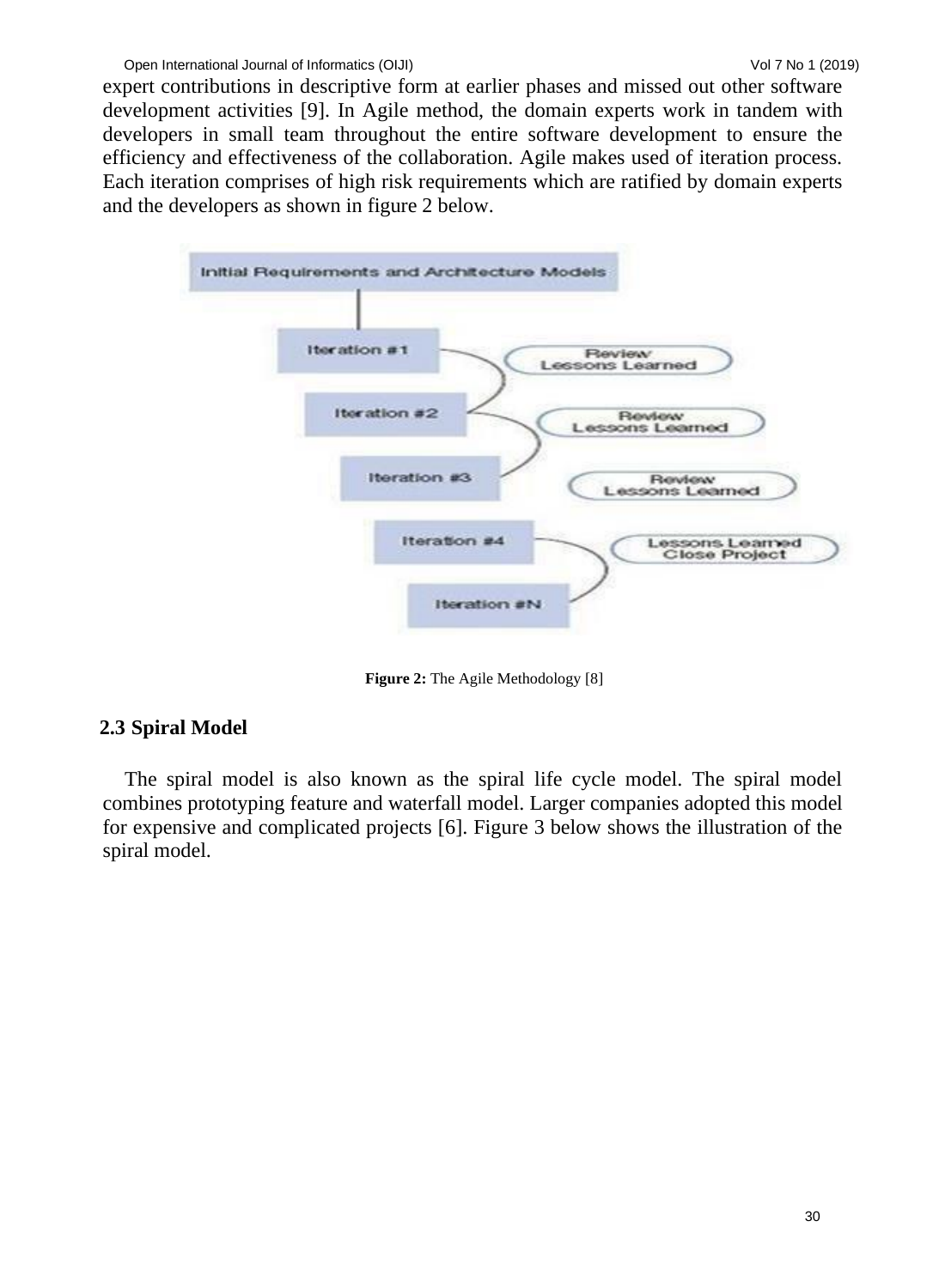

**Figure 3:** Spiral Model [6]

The project progress spans into four quadrants namely *objectives*, *risks*, *development and test*, and *iteration*. The cycle is repeated to completion, and *validation and verification* took place during a review the next cycle begins. Each cycle yields corresponding prototype and the more cycles are required, the higher cost will incurred by an organisation.

### **2.4 Discussion on the Software Development Models**

Despite the claims being archaic and demise models, these models are the rudimentary SDLC of the modern development models. Through five years periods with 200 practitioners and several thousand projects [10] study shows the traditional software development model especially the waterfall model is still preferable over modern software development model. Some advantages and disadvantages were highlighted by several researchers [11][12] are shown in table 1 below.

|    | <b>Advantages</b>                                                              | <b>Disadvantages</b>                                                                                                                         |  |  |
|----|--------------------------------------------------------------------------------|----------------------------------------------------------------------------------------------------------------------------------------------|--|--|
|    | Waterfall Model [12]                                                           |                                                                                                                                              |  |  |
| 1. | Simple and easy to use like Waterfall The biggest disadvantage of V-<br>Model. | model is that it is the least flexible<br>when comes to requirement<br>changes                                                               |  |  |
| 2. | In V-Model Tester role will be<br>involved in the requirement phase<br>itself. | If any changes happen mid-way,<br>the<br>requirements<br>only<br>not<br>documents but also the<br>test<br>documentation needs to be updated. |  |  |

**Table 1:** Advantages and Disadvantages of Several Software Development Models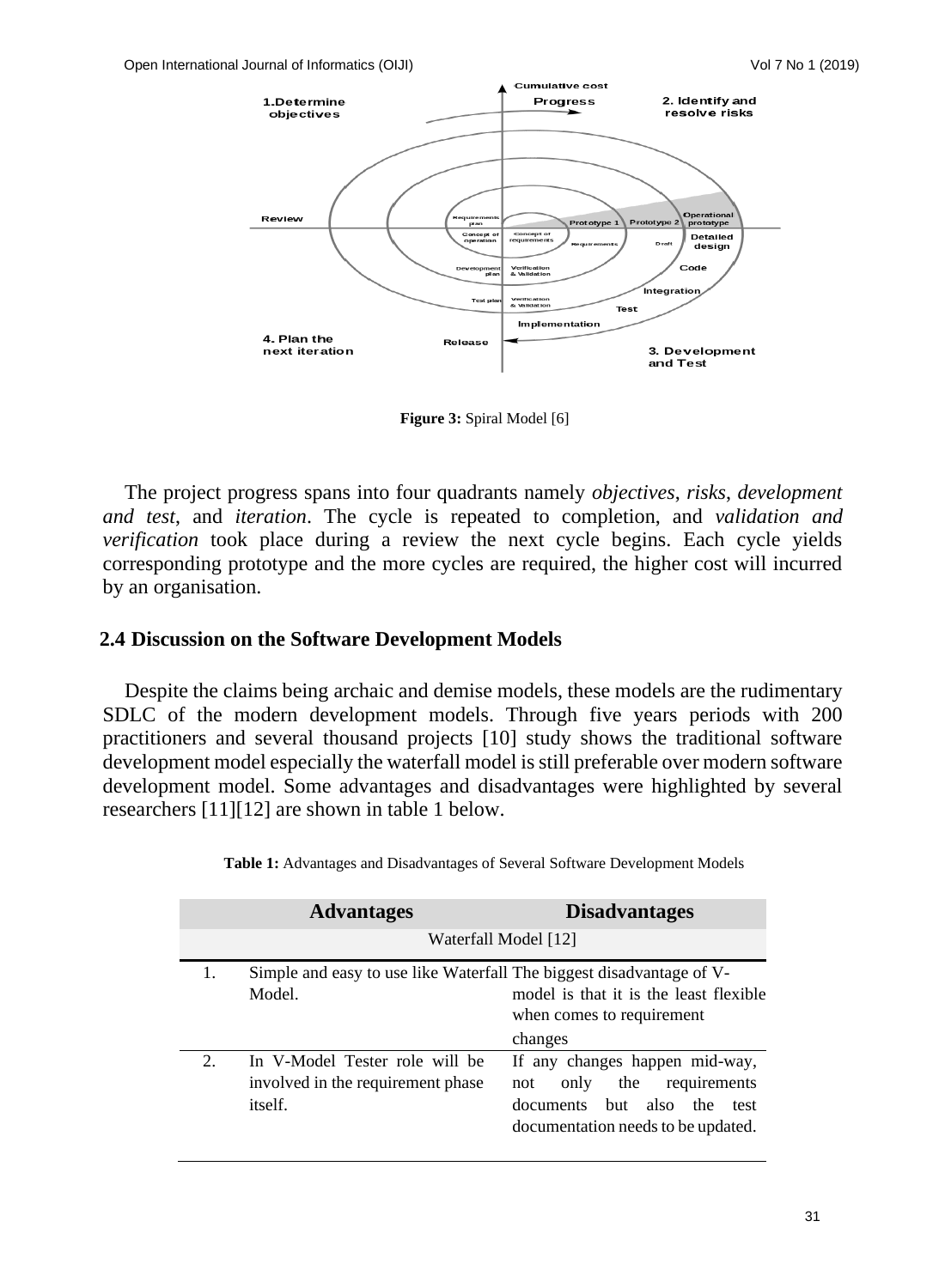| 3.  | Open International Journal of Informatics (OIJI)<br>Test activities and planning are                                                                                                                                                                                                                                              | Vol 7 No 1 (2019)<br>Development is dine only during                                                                                                                                   |  |  |
|-----|-----------------------------------------------------------------------------------------------------------------------------------------------------------------------------------------------------------------------------------------------------------------------------------------------------------------------------------|----------------------------------------------------------------------------------------------------------------------------------------------------------------------------------------|--|--|
|     | done before coding, which saves                                                                                                                                                                                                                                                                                                   | the implementation phase so, not                                                                                                                                                       |  |  |
|     | time.                                                                                                                                                                                                                                                                                                                             | early prototype is made.                                                                                                                                                               |  |  |
| 4.  | Easy to keep track of progress.                                                                                                                                                                                                                                                                                                   | Client can only see final product,                                                                                                                                                     |  |  |
|     |                                                                                                                                                                                                                                                                                                                                   | not intermediate modules.                                                                                                                                                              |  |  |
| 5.  | Suitable for small and medium                                                                                                                                                                                                                                                                                                     | Not suitable for big and complex                                                                                                                                                       |  |  |
|     | sized projects. projects.                                                                                                                                                                                                                                                                                                         |                                                                                                                                                                                        |  |  |
|     | Agile Methodology [12]                                                                                                                                                                                                                                                                                                            |                                                                                                                                                                                        |  |  |
| 6.  | important If the projects are smaller projects,<br>of<br>The<br>most<br>the<br>advantages of then using the agile model is agile model is the ability to<br>respond certainly profitable, but if it is a to the changing requirements of<br>the large project, then it becomes project. difficult to judge the efforts<br>and the |                                                                                                                                                                                        |  |  |
|     |                                                                                                                                                                                                                                                                                                                                   | time required for the project in the<br>software development life cycle.                                                                                                               |  |  |
| 7.  | There is no guesswork between<br>the development team and the<br>customer, as there is face to face<br>communication and continuous<br>inputs from the client.                                                                                                                                                                    | For the project to become a success<br>the stake holders<br>all<br>should<br>maintain a constant communication<br>with each other, which may be not<br>possible in certain situations. |  |  |
| 8.  | Possible to develop workable<br>prototypes.                                                                                                                                                                                                                                                                                       | Difficult<br>to<br>measure<br>progress<br>compared to waterfall because<br>progress happens across several<br>cycles.                                                                  |  |  |
| 9.  | Developers can improve their<br>coding skills<br>based on<br>QA<br>feedback.                                                                                                                                                                                                                                                      | In agile short sprints does not leave<br>time for design process as a result,<br>designers have to redevelop over<br>and over due to negative feedback.                                |  |  |
|     | Spiral Model [11]                                                                                                                                                                                                                                                                                                                 |                                                                                                                                                                                        |  |  |
| 10. | High amount of risk analysis.                                                                                                                                                                                                                                                                                                     | Can be a costly model to use.                                                                                                                                                          |  |  |
| 11. | Good for large and missioncritical Risk analysis requires highly projects.<br>specific expertise.                                                                                                                                                                                                                                 |                                                                                                                                                                                        |  |  |
| 12. | Software is produced early in the Project's success is highly software life<br>cycle. dependent on the risk analysis<br>phase.                                                                                                                                                                                                    |                                                                                                                                                                                        |  |  |
| 13. | It is suitable for high risk projects, It is not suitable for low risk                                                                                                                                                                                                                                                            |                                                                                                                                                                                        |  |  |
|     | where business needs may be                                                                                                                                                                                                                                                                                                       | projects unstable                                                                                                                                                                      |  |  |
| 14. | cost etc become more verifiable milestones.<br>and more realistic as the project<br>moves forward and loops in spiral<br>get completed                                                                                                                                                                                            | Project estimates in terms of May be hard to define objective, schedule,                                                                                                               |  |  |

The developer for the Traffic Offence Management system is a XYZ Malaysian company. The company was awarded a tender to develop the enhanced version of Traffic Management System for Kuala Lumpur City Hall. As the client, DBKL requires a proper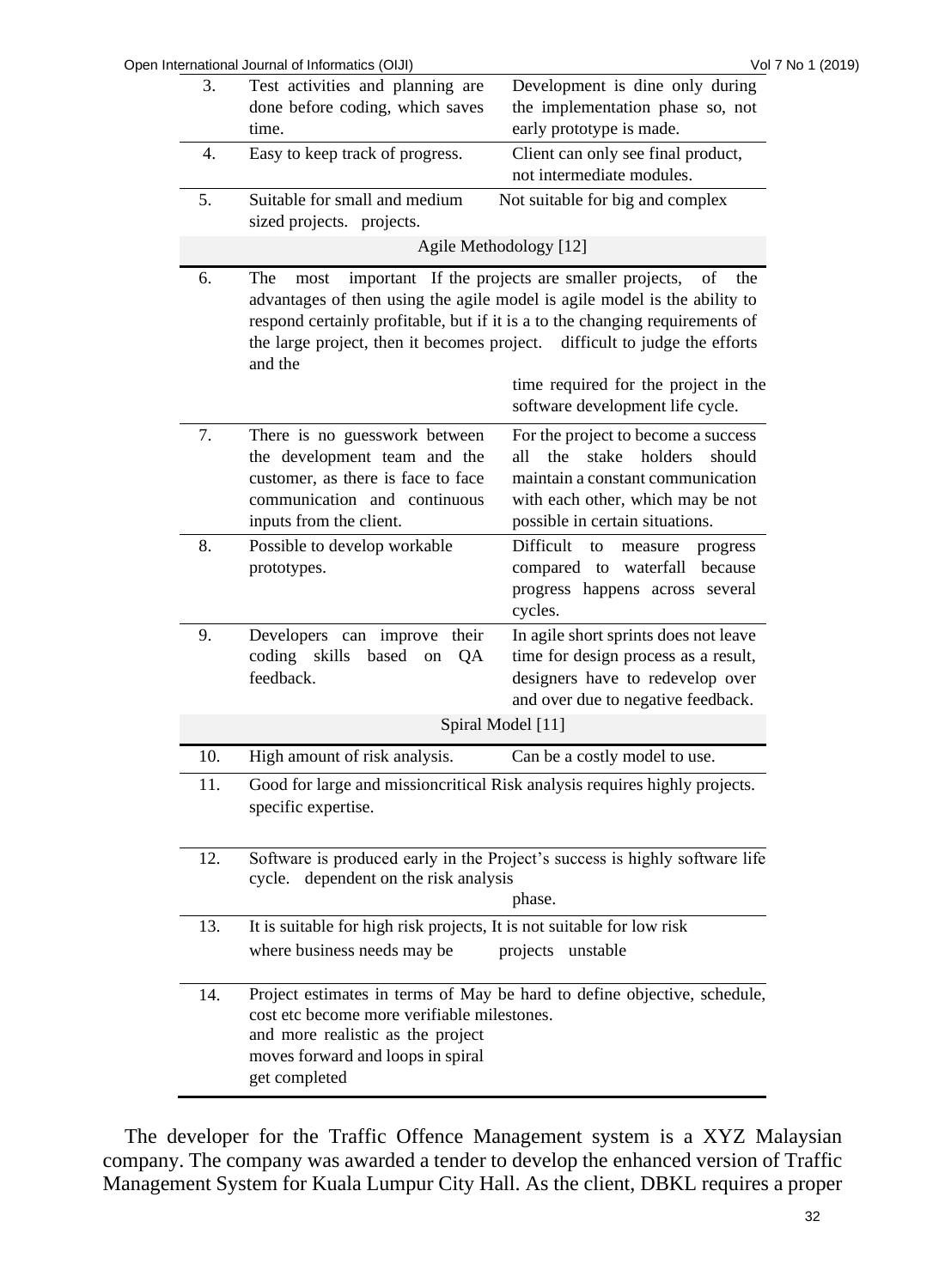documentation for all software artefacts. The company opted for the traditional software development model which is the Waterfall Model. The model provides better documentation for each of its phases and the documentation standards would be based on IEEE documentation standards. Nasution, M. F. F., & Weistroffer, H. R. (2009) describe the Waterfall Model helps keeping track development activities through software document and further stated, a well-planned and documented systems development project is more likely to result in a system that meets the expectations of both; the software engineers and the domain experts/ intended users.

Taya, S. (2011) further listed down characteristics of different software development model as shown in table 2 below:

| <b>Characteristics</b>     | Waterfall                                                                                | <b>Spiral</b>                                                                                 | Agile                             |
|----------------------------|------------------------------------------------------------------------------------------|-----------------------------------------------------------------------------------------------|-----------------------------------|
| <b>Activities Workflow</b> | Progressive movement Risk Driven flow.<br>phase<br>from<br>on<br>another with back step. | to                                                                                            | Simple Iteration.                 |
| Simplicity                 | the process.                                                                             | Simply understanding of Hard to understand due Easier to understand $\&$<br>enormous process. | dealing<br>with<br>teamwork.      |
| <b>Documentation</b>       | Each phase must be<br>documented.                                                        | Each phase has one or<br>specific<br>more<br>documentation.                                   | Documentation is not<br>important |
| Flexibility                | flexible<br>if<br>Less<br>change<br>requirements<br>too much.                            | Flexible with<br>the<br>iteration and progressive development.<br>process.                    | fast<br>Supporting                |

**Table 2:** Software Development Models Characteristics [11]

Spiral and Agile methodologies are lacked of documentation work. As Spiral, the documentation is required at specific phase and almost no documentation in Agile methodology. The Waterfall Model emphasises on documentation for each of SDLC phases which is more practical and suitable for development of the new enhanced Traffic Offence Management system.

# **2.5 Discussion on the Model-View Controller (MVC) Design Pattern**

The MVC is an architecture for software which is used frequently for web application development [14]. The architecture is designed to ensure efficiency and consistency throughout the development stage. In tradition programming approaches, where UI coding, business logic and application data was written in a single file, may create difficulty in terms of maintainability, testability as well as scalability of the application. MVC provides a loose coupling among the elements as shown in figure 4 below. The MVC is a suitable pattern for web applications as it combines several technologies usually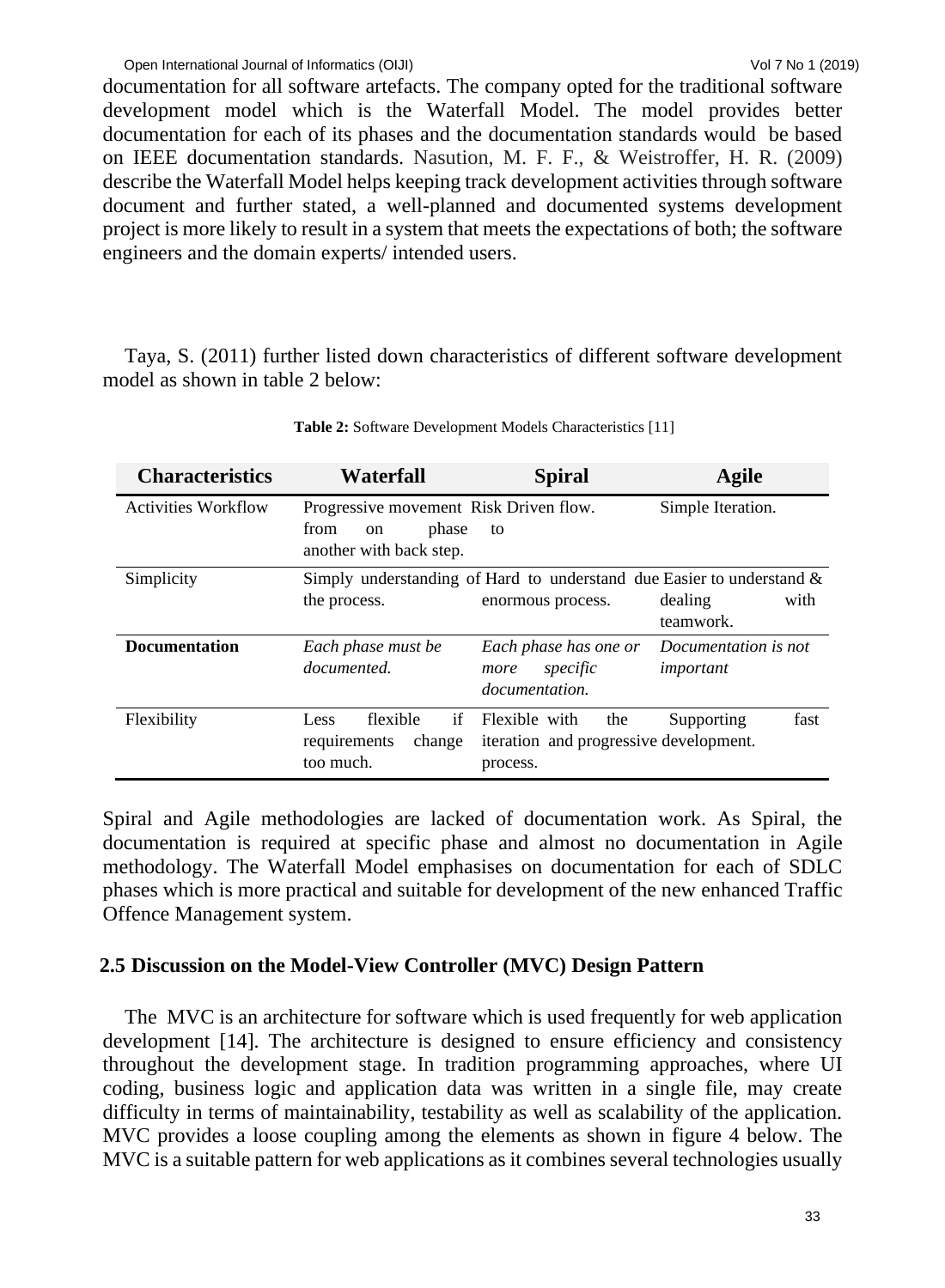split into a set of layers. The separation of layers in MVC sends specific views to different types of user-agents [15].

The MVC design pattern provides separation of concern. Kalelkar, M., Churi, P., & Kalelkar, D. (2014) stated the separation of concern is regarded to separating application modules into individual Model, View and Controller, thus resulting each developer to work on their respective modules without worrisome over confliction. Moreover, MVC separates the business logic for the view and any changes applied at the front end interface will not affect the other part of application under development.



**Figure 4:** MVC Diagram [14]

The XYZ company decided to implement MVC design pattern due to its characteristic for the developer team to facilitate the segregated development modules and its deployment without putting halt on the online Traffic Offence Management system, and besides combating issues of decentralised and scattered traffic offenders record.

# **3 Limitation**

There are number of limitations in this study. Due to non-disclosure agreement between the XYZ company and the authors, some of the outcomes of the study have no permission to be highlighted due to DBKL proprietary on the software artefacts under development. Therefore the experience is revolved around the selection of software development processes and the implementation or justification of MVC design pattern.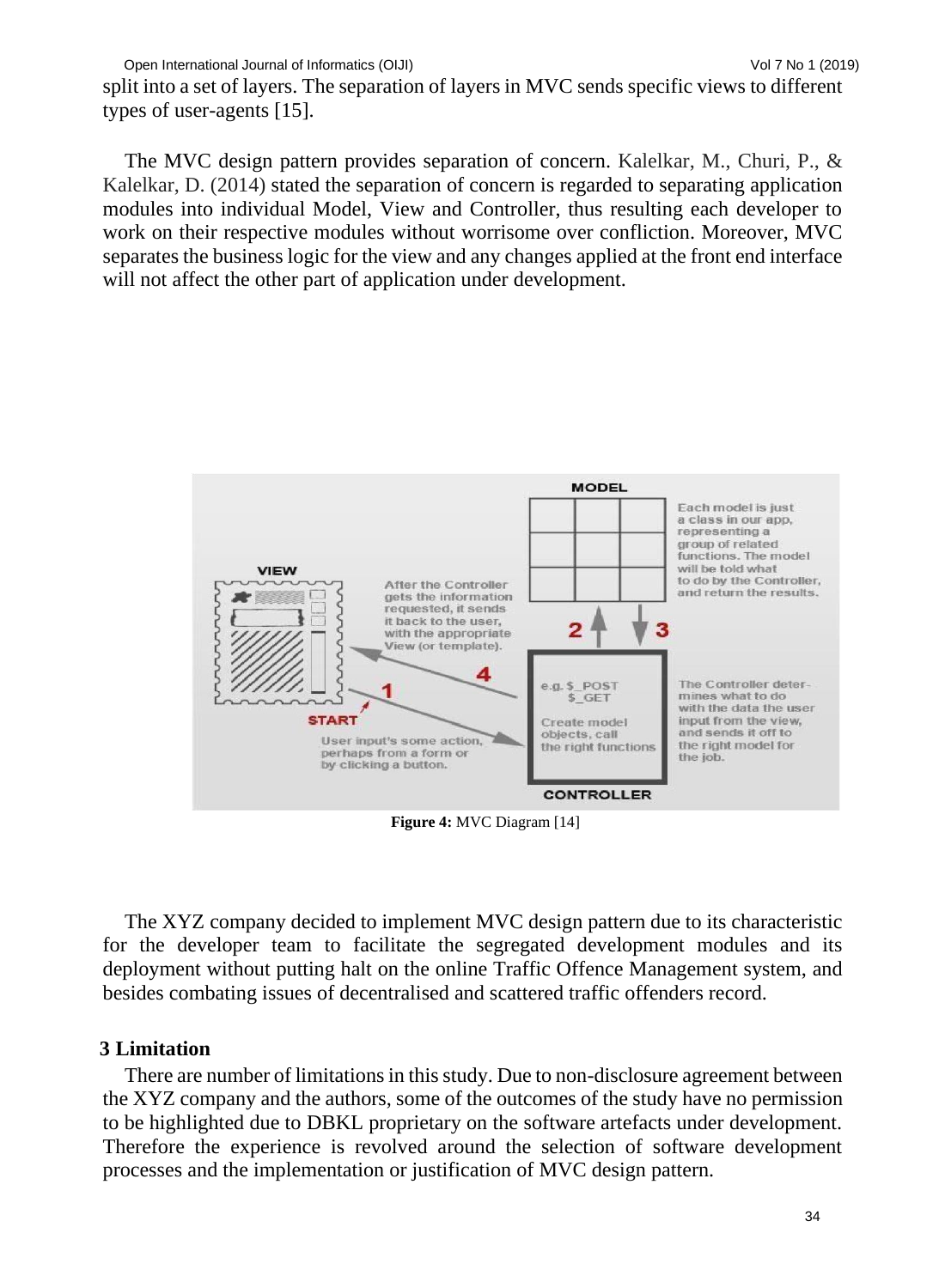# **4 Conclusion**

Our experiences on SDLC selection and design pattern implementation were presented in this paper, emphasises on the importance of SDLC selection based on the problem domain and client's (DBKL) needs, i.e. proper documentation standard and conform to a IEEE documentation standard.

Despite the fact that the archaic and dated software development models were selected, these models are the underlying fundamental of modern software development models and in this study it proves through existing research study, that the traditional software development models are still relevant to current software engineering practices.

# **References**

[1] Harshad S. Modi, Nikhil Kumar Singh, Harsha Pradeepbhai Chauhan, Comprehensive Analysis of Software Development Life Cycle Models" in International Research Journal of Engineering and Technology, 2017, vol 4(iss 6) pp. 117-122.

[2] Sommerville, I. (2007). *Software engineering* (pp. I-XXIII). Addison-wesley.

[3] Kay, R. (2002). QuickStudy: system development life cycle. *Computerworld, May*, *14*

[4] Ron Burback, " Software Engineering Methodology: The WaterSluice," *Thesis Stanford University*, 1998.

[5] M.Sundararajan & S. Balaji, " Succeeding with Agile Software Development*" IEEEInternational Conference On Advances In Engineering, Science And Managemen<sub>t</sub>,* pp. 162- 165, 2012.

[6] Barry W Boehm, " *A spiral model of software development and enhancement*," *Computer,* IEEE, pp. 61-72, 1998. [7] Royce, W. W. (1987, March). "Managing the development of large software systems: concepts and techniques". In Proceedings of the 9th international conference on Software Engineering (pp. 328-338). IEEE Computer Society Press.

[8] Beck, K., Beedle, M., Van Bennekum, A., Cockburn, A., Cunningham, W., Fowler, M., Kern, J. (2001). *Manifesto for agile software development*.

[9] Nerur, S., Mahapatra, R., & Mangalaraj, G. (2005). Challenges of migrating to agile methodologies. *Communications of the ACM*, *48*(5), 72-78.

[10] Laplante, P. A., & Neill, C. J. (2004). The demise of the waterfall model is imminent and other urban myths. *ACM Queue*, *1*(10), 10-15.

[11] Taya, S. (2011). Comparative Analysis of Software Development Life

[12] Balaji, S., & Murugaiyan, M. S. (2012). Waterfall vs. V-Model vs. Agile: A comparative study on SDLC. *International Journal of Information Technology and Business Management*, *2*(1), 26-30.